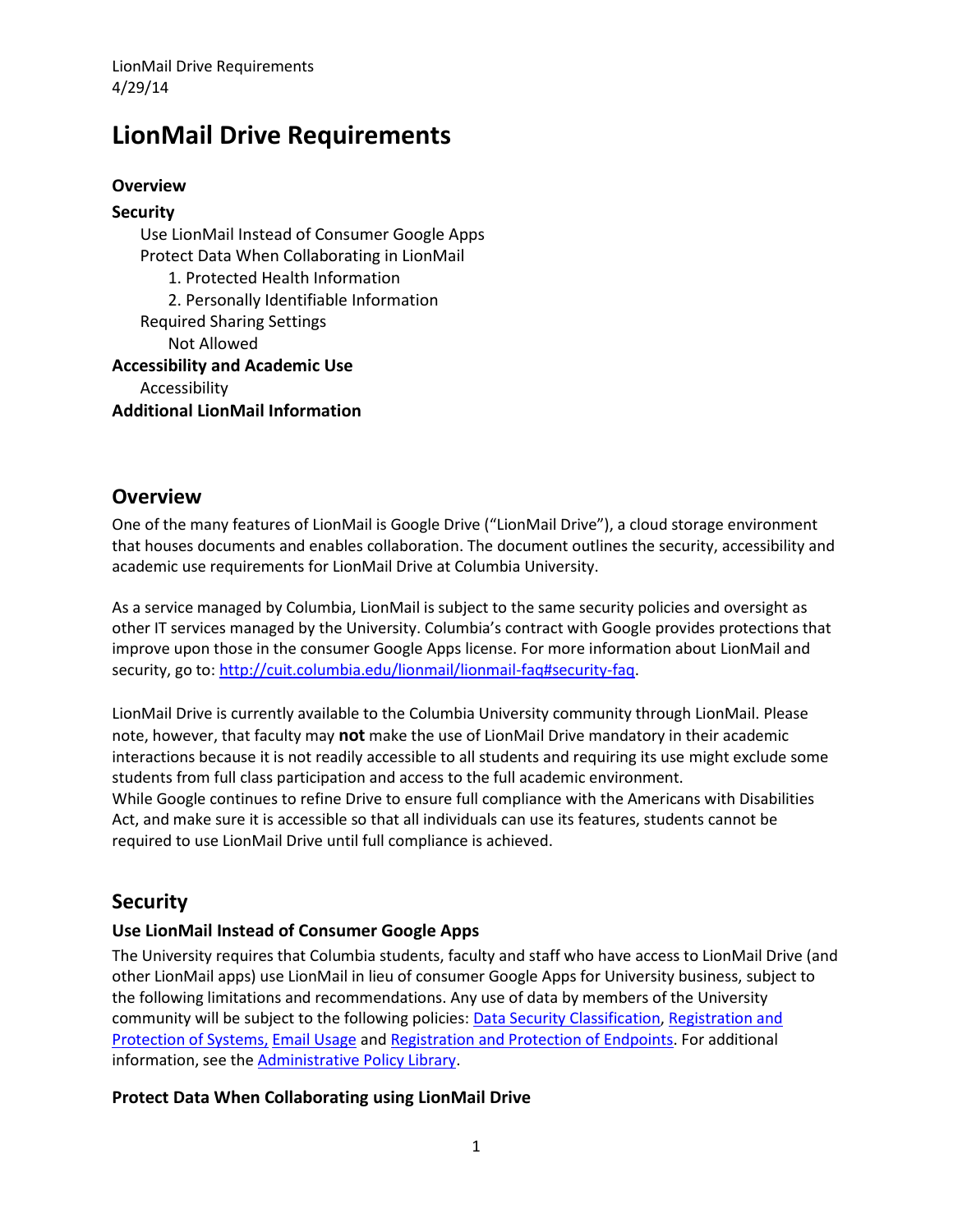LionMail Drive Requirements 4/29/14

All information should be protected from unauthorized access or unauthorized modification. Sensitive information, including the types listed below, should not be stored [unencrypted](https://cuit.columbia.edu/it-security-resources/handling-personally-identifying-information/encryption-tools/encryption-tools-file-encryption) on LionMail Drive.

1. **Protected Health Information** ("PHI,") covered b[y HIPAA,](http://en.wikipedia.org/wiki/Health_Insurance_Portability_and_Accountability_Act) is sensitive patient information that is processed, transmitted or stored by organizations within the University that are subject to HIPAA regulations ("the Covered Entity"), as defined by the Office of General Counsel. For example, Columbia University Medical Center is defined by the Office of General Counsel to be part of the Covered Entity and therefore subject to HIPAA regulations.

Patient information is considered PHI if it relates to the health status, clinical research or payment for health care and can be linked to an individual patient. For more information, view the U[niversity's Data Classification Policy](http://policylibrary.columbia.edu/data-classification-policy). **Important: You cannot store PHI on LionMail Drive nor in any consumer service (e.g., GMail, Dropbox, etc.) at any time.**

**Please Note:** The term PHI should not be confused with your own personal health information (e.g. your blood work or cholesterol test results).

2. **Personally Identifiable Information** ("PII") is sensitive information, such as Social Security numbers (SSNs), account or credit card numbers or driver's license numbers. For a complete list, view the [University's Data Classification Policy](http://policylibrary.columbia.edu/data-classification-policy). Unencrypted PII should never be stored in an email message or LionMail Drive ("Google Drive") Document, Sheet or Presentation. If you need to store or email PII, this information must be encrypted. To learn more, view the [University's Encryption Policy](http://policylibrary.columbia.edu/registration-and-protection-endpoints-policy).

*Credit Card Numbers.* Credit card numbers or any other Payment Card Industry (PCI) data can never be stored or sent using any University system, including LionMail. Credit card numbers also cannot be stored using any consumer services (e.g., Gmail, Dropbox, etc.). To learn more, view the [University's Credit Card Acceptance and Processing Policy](http://policylibrary.columbia.edu/credit-card-acceptance-and-processing-policy).

In support of th[e Data Classification Policy,](http://policylibrary.columbia.edu/data-classification-policy) the University will utilize an automated system that identifies documents stored on LionMail Drive for unencrypted patterns that may resemble sensitive data, such as SSNs or credit card numbers. If such patterns are detected, sharing of the document to anyone not on LionMail will be automatically disabled and the owner will be immediately notified and given instructions on how to proceed.

#### **Required LionMail Drive Sharing Settings**

LionMail Drive offers sophisticated sharing capabilities that facilitate collaboration, but it is important that LionMail users are protected.

#### **Approved Document Sharing**

To share a Google document, use the setting: *"Private – Only the people listed below can access."* 

Then, add users. This level of sharing on LionMail Drive allows users to share a Google document with individual users.

#### **Prohibited Sharing**

To protect LionMail users, several LionMail Drive sharing settings are prohibited, including: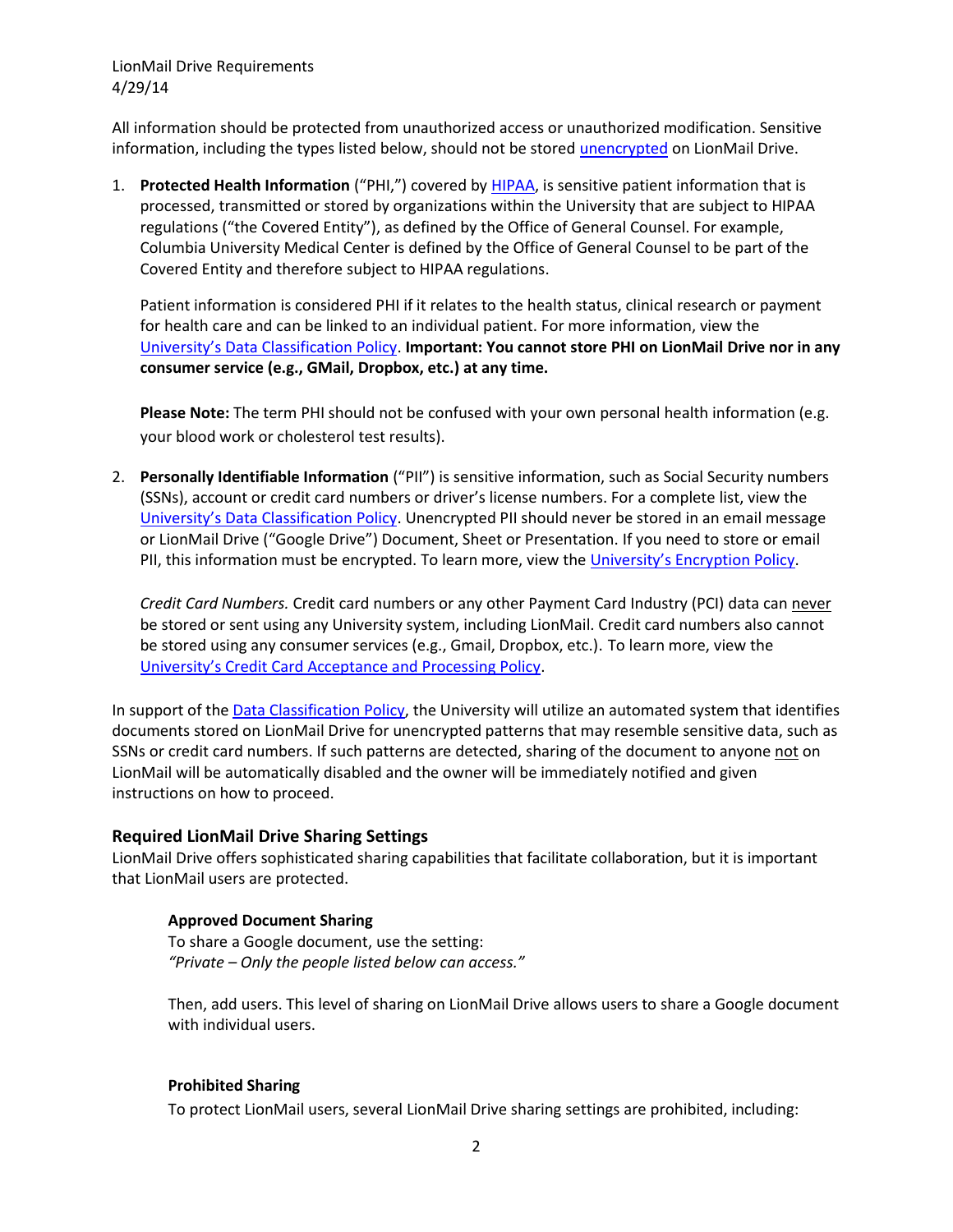LionMail Drive Requirements 4/29/14

- "Public on the Web"
- "Anyone with the Link"
- "People at LionMail with the Link" Documents with this level of sharing can easily be shared beyond your intended recipients
- "LionMail" This level of sharing shares a document with *any* LionMail user, including students, faculty, staff, some alumni, and so on

The automated filtering system referenced above, will also filter Google documents for public sharing on LionMail Drive. If the system detects the public sharing of any LionMail Drive documents (such as, "Public on the Web"), sharing will be automatically disabled and a notification will be sent to the document owner.

|             | Sharing settings<br>Visibility options:                                                   |
|-------------|-------------------------------------------------------------------------------------------|
|             | LionMail<br>Ø<br>People at LionMail can find and access.                                  |
|             | People at LionMail with the link<br>Ø<br>People at LionMail who have the link can access. |
| a           | Private<br>Only people explicitly granted permission can access. Sign-in required.        |
|             | Note: Items with any visibility option can still be published to the web. Learn more      |
| <b>Save</b> | Cancel<br>Learn more about visibility                                                     |

# **Accessibility and Academic Use**

#### **Primary Guidelines**

In compliance with federal, state and local laws, Columbia University is required to provide accessible programs and services. The University is committed to fostering a learning environment that is accessible for students with disabilities and therefore provides equal access to Columbia's programs and activities, including coursework and academic interactions. Faculty may **not** require students to use LionMail Drive or any of its features.

#### *If a faculty member recommends the use of any LionMail Drive feature, he or she must:*

 Post the following statement on the syllabus, course website or other course or programmatic materials: